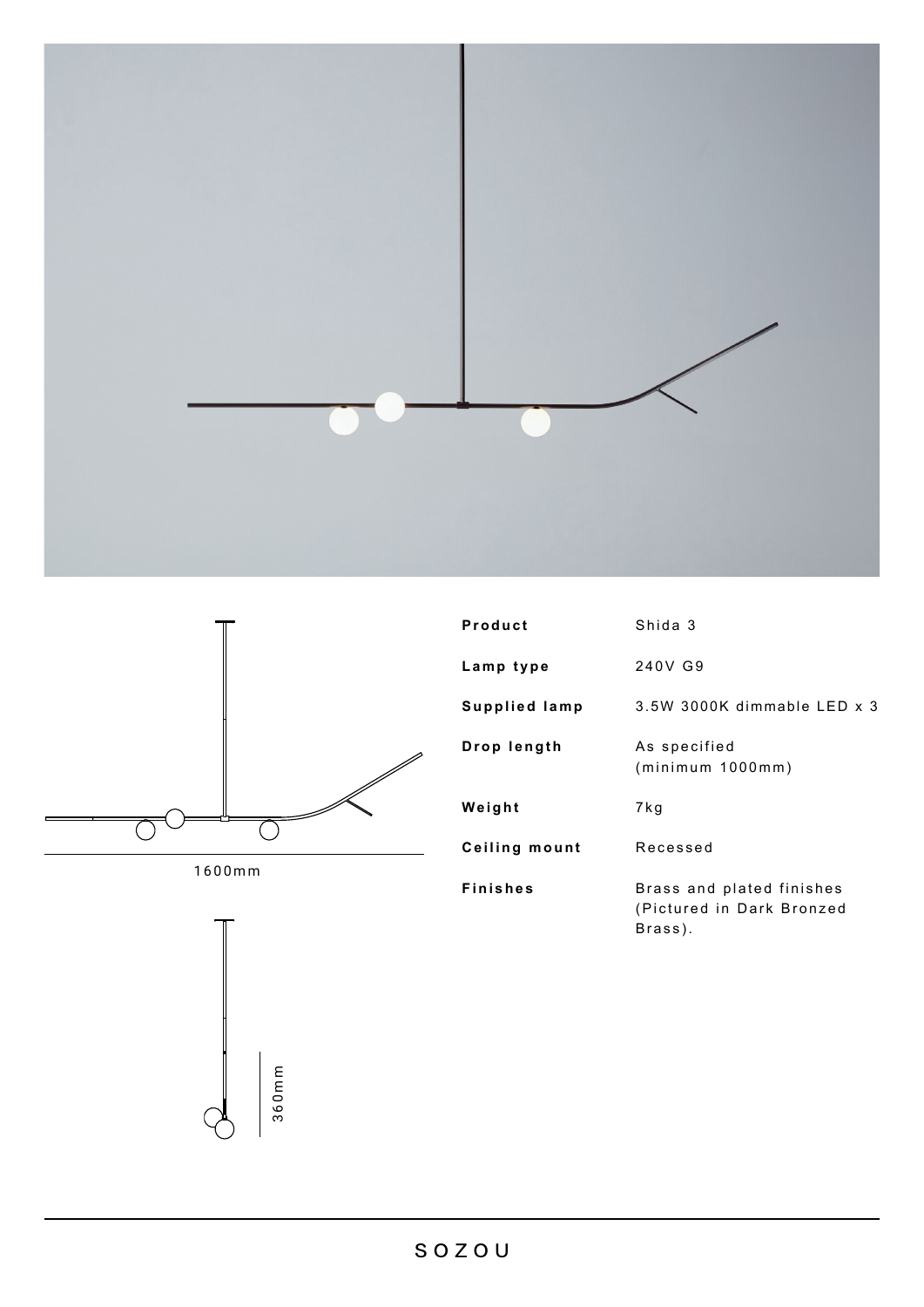

Dark Bronzed Brass



Bronzed Brass

## **Plated finishes**











\* Each hand finished surfaces are unique and variations may occur.



Chrome



Brushed Nickel